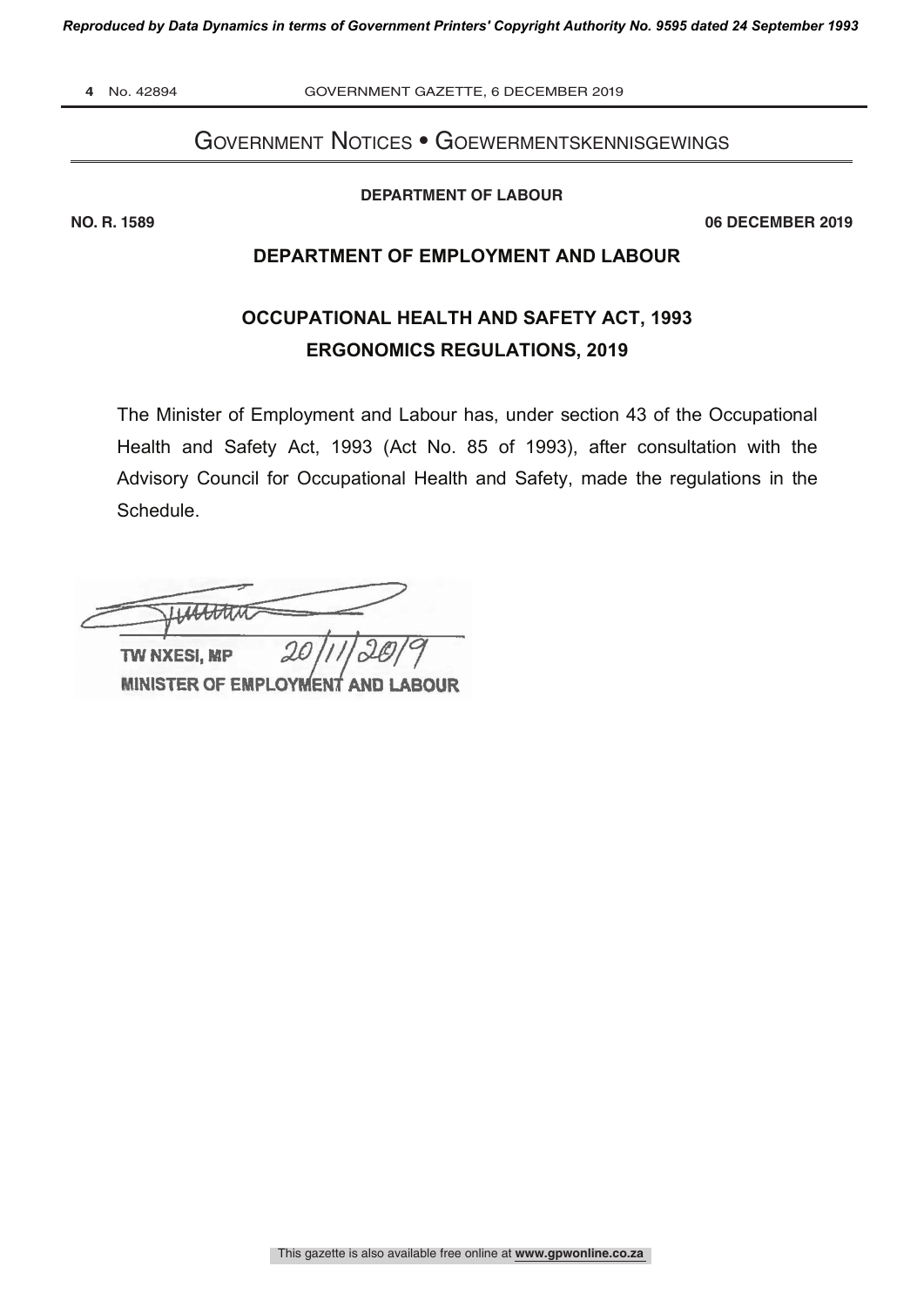#### **SCHEDULE**

#### **Definitions**

**1.** In these Regulations "the Act" means the Occupational Health and Safety Act, 1993 (Act No. 85 of 1993), and any word or expression to which a meaning has been assigned in the Act has the meaning so assigned and, unless the context otherwise indicates–

**"adverse health effect"** means the causation, promotion, facilitation or exacerbation of a structural or functional abnormality, with the implication that the abnormality produced has the potential of lowering the quality of life, contributing to a disabling illness or leading to premature death;

**"competent person"** in relation to ergonomics, means a person who–

- *(a)* has in respect of the work or task to be performed the required knowledge, training and experience in ergonomics and, where applicable, qualifications specific to ergonomics: provided that where appropriate qualifications and training are registered in terms of the provisions of the National Qualifications Framework Act, 2008 (Act No. 67 of 2008), those qualifications and that training must be regarded as the required qualifications and training; and
- *(b)* is familiar with the Act and the applicable regulations made under the Act;

**"chief director: provincial operations"** means the provincial director as defined in regulation 1 of the General Administrative Regulations, 2003, as published in Government Notice No. R. 929 of 25 June 2003;

**"design"** in relation to objects, systems or measurable human interaction includes drawings, calculations, design details and specification;

**"designer"** means any person who–

- *(a)* prepares a design;
- *(b)* checks and approves a design;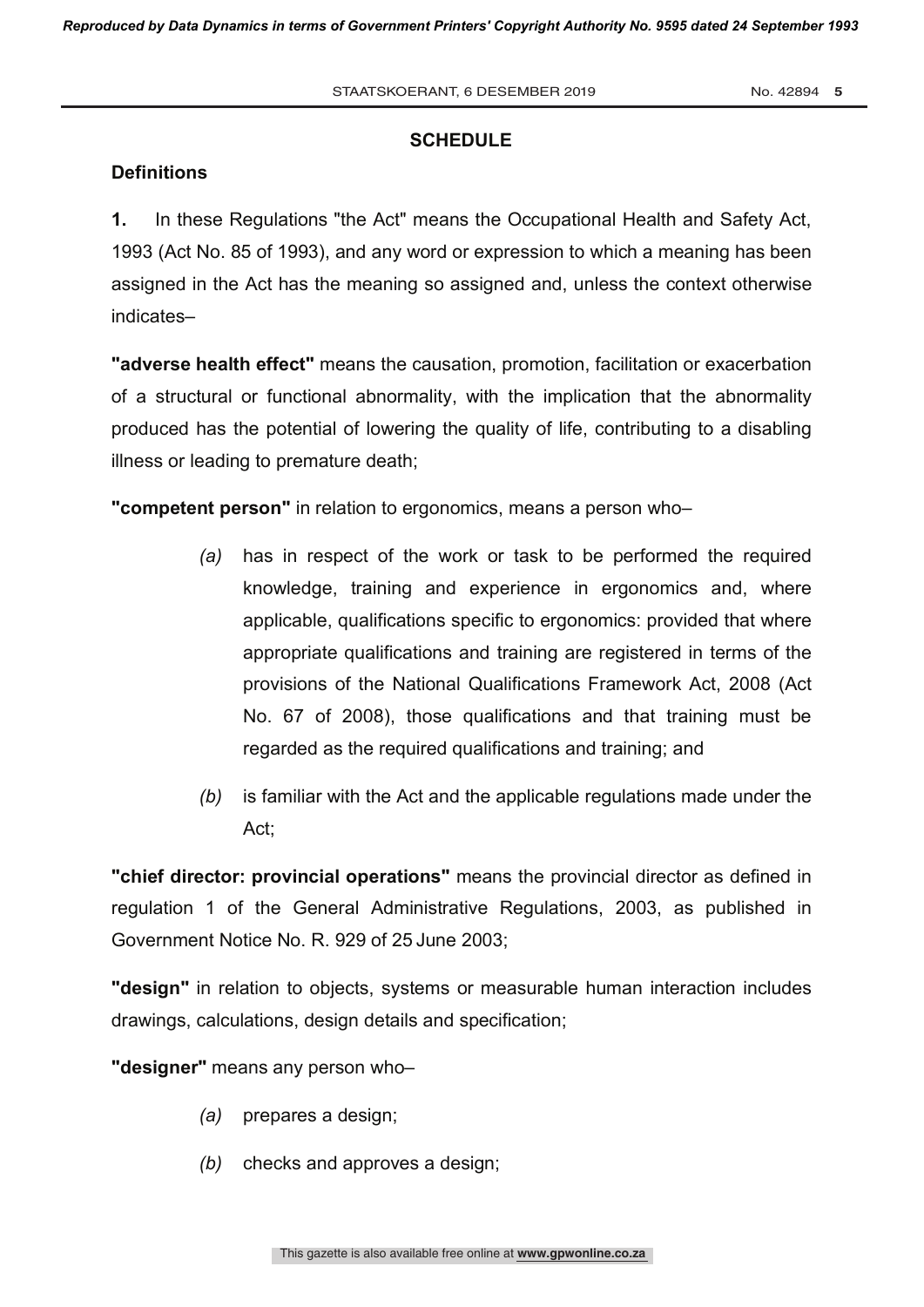- *(c)* arranges for a person at work under his or her supervision to prepare a design, including an employee of that person where he or she is the employer;
- *(d)* designs temporary work, including its components; or
- *(e)* contributes to, or has overall responsibility for machinery, plant or work systems design;

**"ergonomic risk"** means a characteristic or action in the workplace, workplace conditions, or a combination thereof that may impair overall system performance and human well-being;

**"ergonomic risk assessment"** means a programme, process or investigation to identify, analyse, evaluate and prioritise any risk from exposure to ergonomic risks associated with the workplace;

**"ergonomics"** means the scientific discipline concerned with the fundamental understanding of interactions among humans and other elements of a system, and the profession that applies theory, principles, data and methods to design in order to optimise human well-being and overall system performance;

**"supplier"** means a person who controls the supply, importation or resupply of machinery, plant or work systems;

**"work system"** means a system in which human participants or machines or human participants and machines perform work using information, technology and other resources to produce products or services for internal or external customers.

### **Scope of application**

- **2.** These Regulations will apply to–
	- *(a)* any employer or self-employed person who carries out work at a workplace, which may expose any person to ergonomic risks in that workplace; and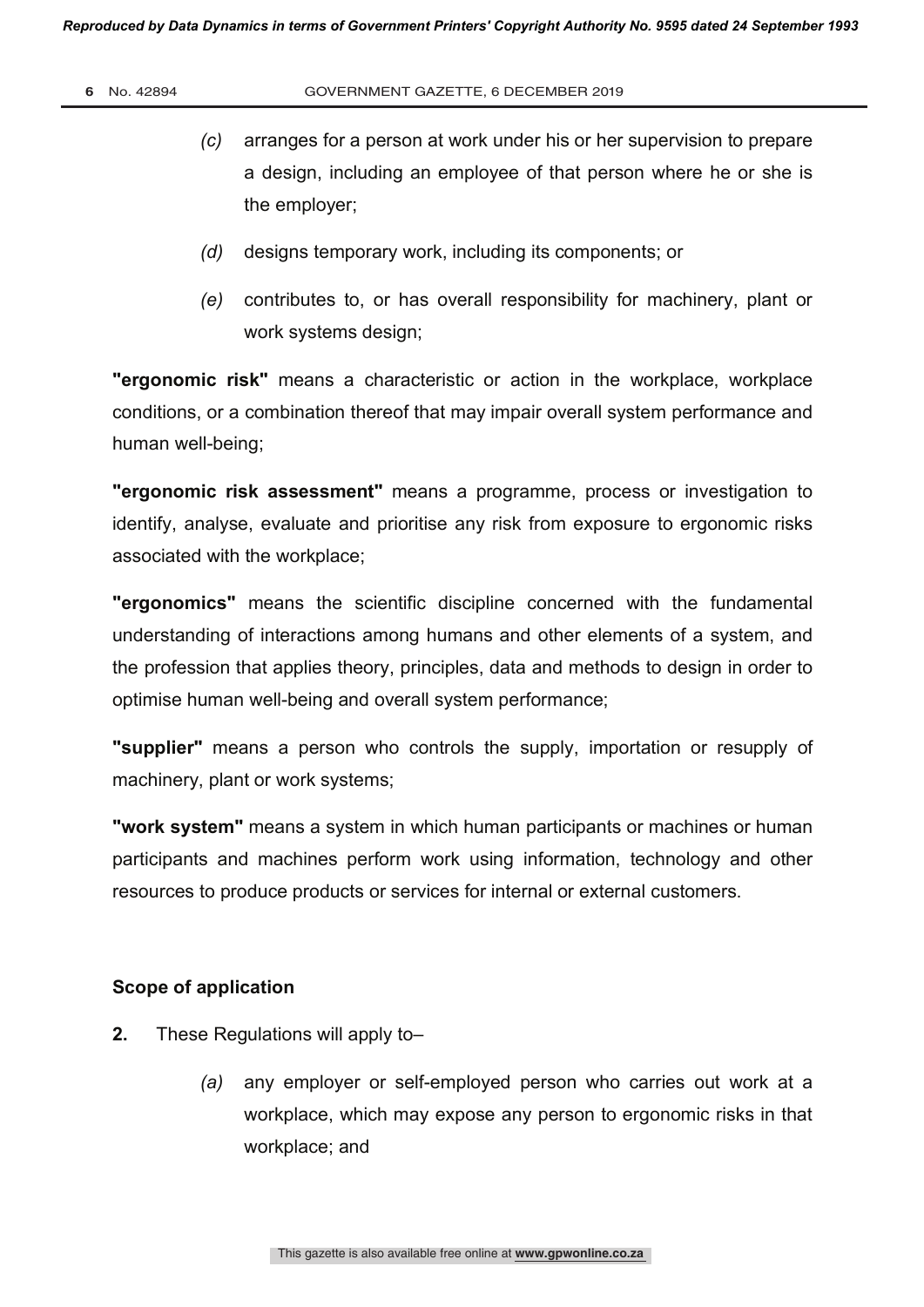*(b)* a designer, manufacturer, importer or supplier of machinery, plant or work systems for use at a workplace.

#### **Information, instruction and training**

**3.** (1) An employer must, after consultation with the health and safety committee established in respect of a workplace under such employer's control or the health and safety representatives designated for that workplace or for different sections thereof, establish for all employees and mandatories or persons other than employees who may be affected or potentially exposed to ergonomic risks a training programme that incorporates the following:

- *(a)* the content and scope of these Regulations;
- *(b)* the potential sources of exposure to ergonomic risks;
- *(c)* the nature of ergonomic risks;
- *(d)* the potential risk to health associated with ergonomic risks;
- *(e)* the control measures that are in place to prevent exposure to ergonomic risks;
- *(f)* the procedure for reporting ergonomic risks to the health and safety representative or employer;
- *(g)* the precautions to be taken by an employee to protect himself or herself against ergonomic risks; and
- *(h)* the assessment of exposure, the necessity for medical surveillance and the long-term benefits of undergoing such surveillance.

(2) The employer must conduct the training contemplated in subregulation (1) prior to the placement of the relevant employee in the workplace.

(3) The employer must conduct refresher training at intervals that may be recommended by the health and safety committee or the health and safety representative.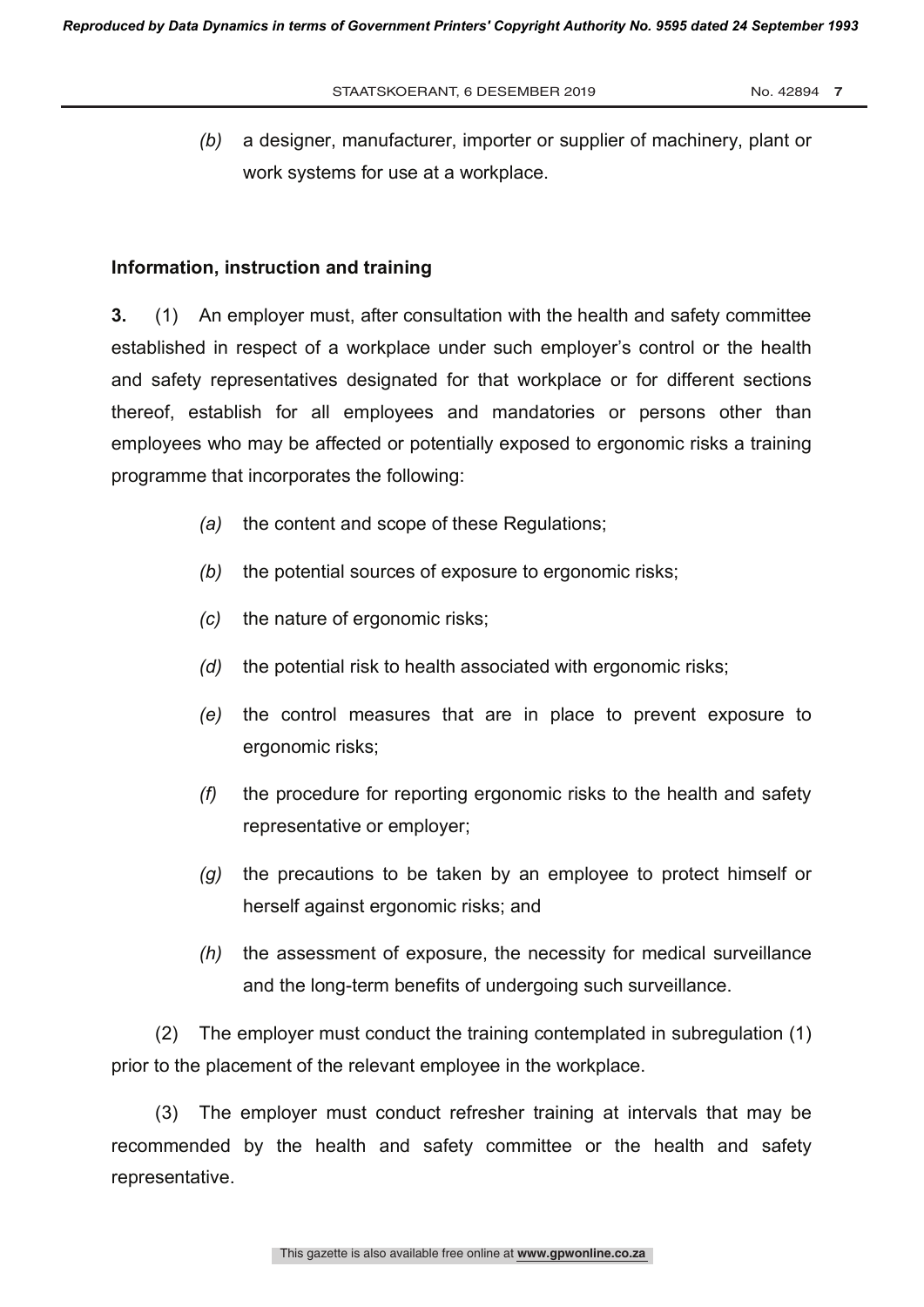#### **Duties of persons who may be at risk of exposure to ergonomic risks**

**4.** Any person who is exposed or may be exposed to ergonomic risks must obey any lawful instruction given to him or her by the employer or self-employed person or by anyone authorised by the employer or self-employed person, regarding–

- *(a)* the use of measures adopted to control ergonomic risks;
- *(b)* cooperation with the employer in determining the employee's exposure to ergonomic risks;
- *(c)* the reporting of potential ergonomic risks to the health and safety representative or the employer;
- *(d)* reporting for medical surveillance as required by regulation 8; and
- *(e)* information, instruction and training received as contemplated in regulation 3.

#### **Duties of designers, manufacturers, importers and suppliers**

**5.** Any designer, manufacturer, importer or supplier of machinery, plant or work systems for use at work must–

- *(a)* as far as is reasonably practicable, ensure that machinery, plant or work systems optimise human well-being and overall system performance;
- *(b)* as far as is reasonably practicable, supply machinery, plant or work systems that can be transported, received, stored and handled in a manner that optimises human well-being and overall system performance;
- *(c)* provide information, instruction and training as deemed necessary to allow potential users to achieve optimal human well-being and overall system performance during use of machinery, plant or work systems;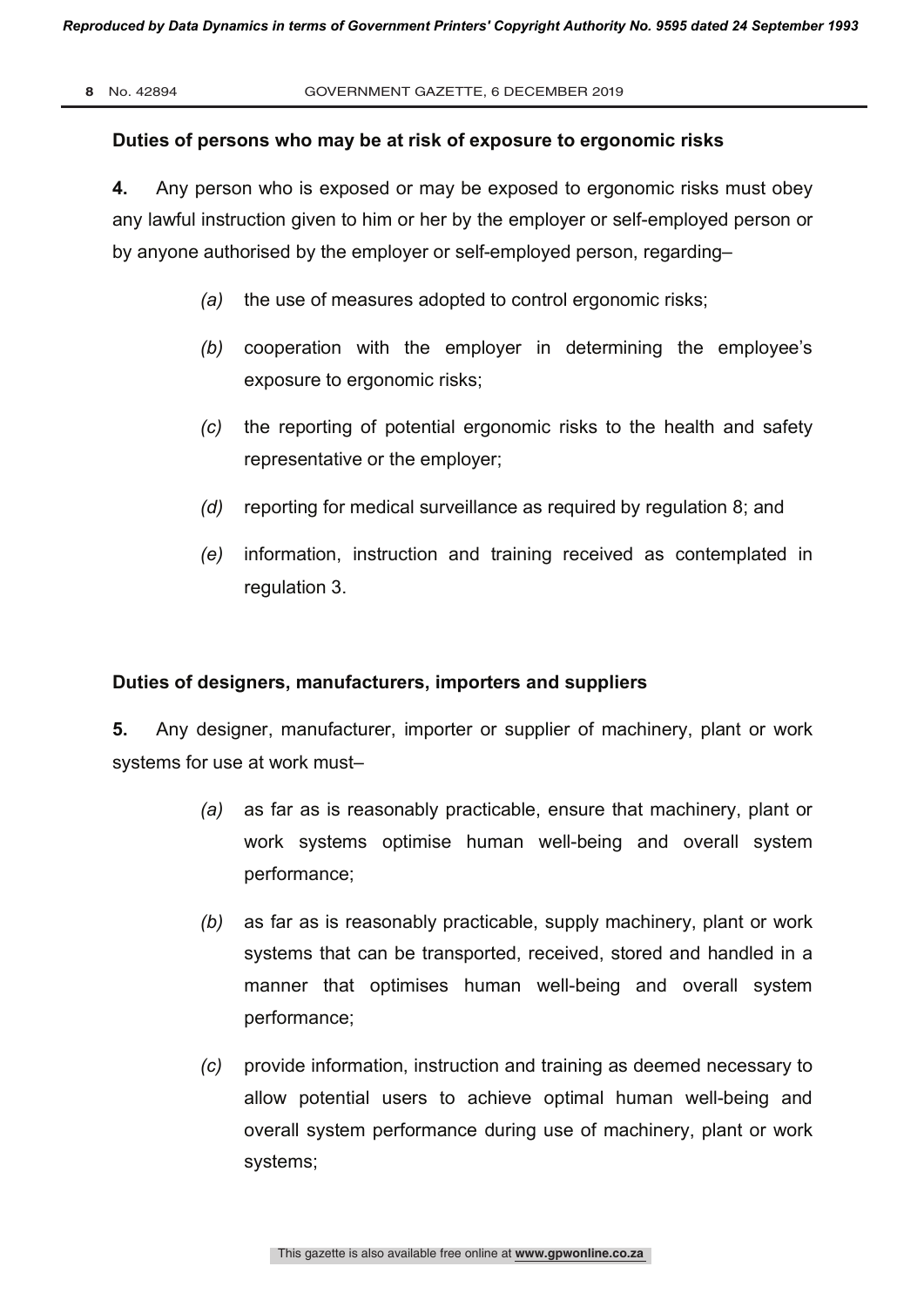- *(d)* as far as is reasonably practicable, install machinery, plant or work systems to achieve optimal human well-being and overall system performance; and
- *(e)* provide information to potential users on the appropriate maintenance of machinery, plant or work systems to ensure safe operation and use.

#### **Ergonomic risk assessment**

- **6.** (1) *(a)* An employer must, before the commencement of any work that may expose employees to ergonomic risks, have an ergonomic risk assessment performed by a competent person.
	- *(b)* The ergonomic risk assessment contemplated in paragraph *(a)* must be performed after consultation with the health and safety committee established in respect of a workplace under the employer's control or the health and safety representatives designated for that workplace or for different sections thereof.
	- (2) The ergonomic risk assessment contemplated in subregulation (1) must–
		- *(a)* be conducted at intervals not exceeding two years; and
		- *(b)* include–
			- (i) a complete hazard identification;
			- (ii) the identification of all persons who may be affected by the ergonomic risks;
			- (iii) how employees may be affected by the ergonomic risks;
			- (iv) the analysis and evaluation of the ergonomic risks; and
			- (v) the prioritisation of ergonomic risks.

(3) An employer must review the relevant ergonomic risk assessment made in accordance with subregulation (1) if–

*(a)* such assessment is no longer valid;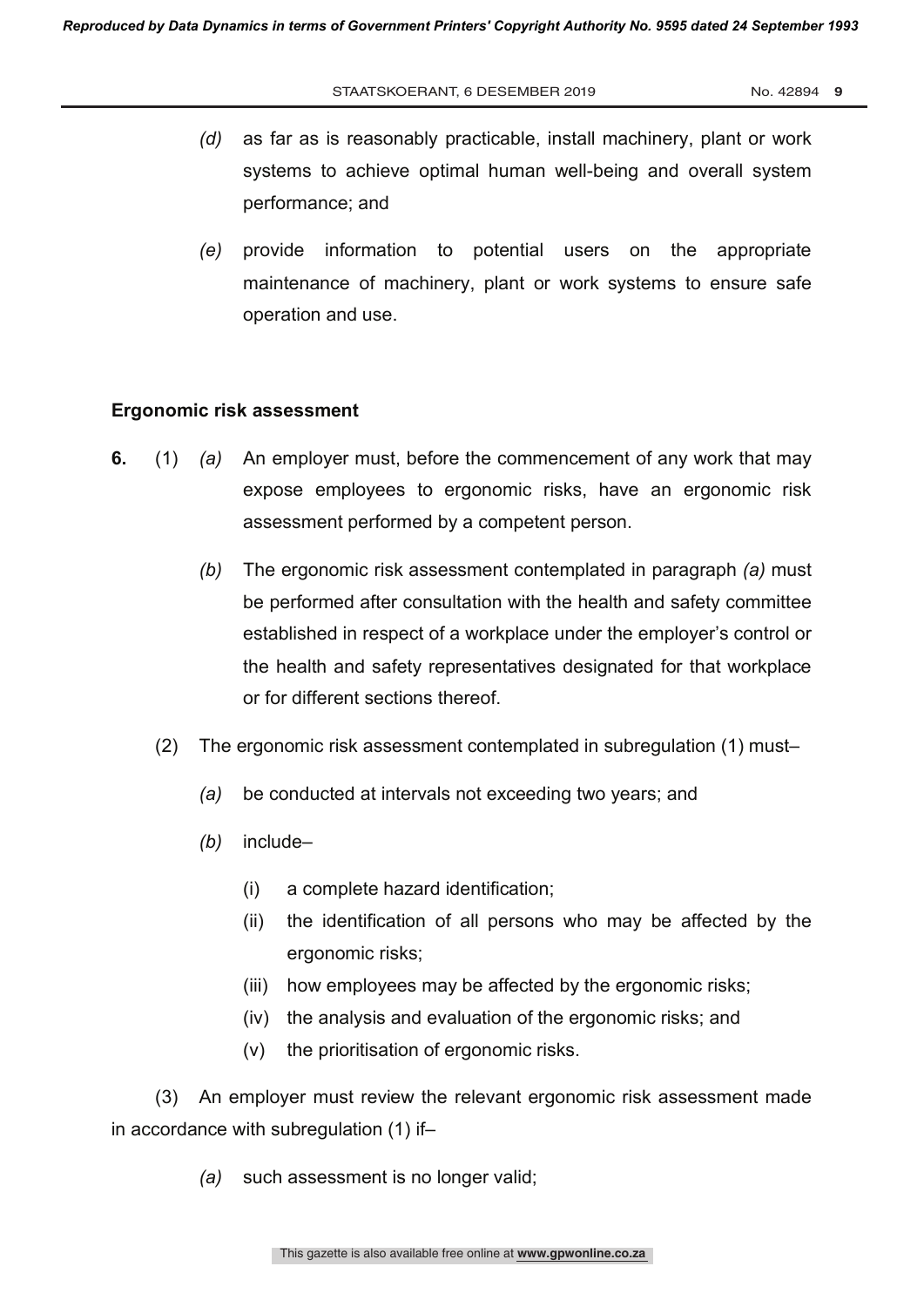- *(b)* control measures are no longer effective;
- *(c)* technological or scientific advances allow for more effective control methods;
- *(d)* there has been a change in–
	- (i) the work methods;
	- (ii) the type of work carried out; or
	- (iii) the type of equipment used to control the exposure; and
- *(e)* an incident occurs or medical surveillance reveals an adverse health effect, where ergonomic risks are identified as a contributing factor.

#### **Risk control**

**7.** (1) An employer or self-employed person must ensure that the exposure of a person to ergonomic risks is prevented or, where this is not reasonably practicable, adequately controlled.

(2) In order to comply with subregulation (1) an employer or self-employed person must, as far as is reasonably practicable, remove or reduce exposure to ergonomic risks by implementing control measures in accordance with the hierarchy of controls.

#### **Medical surveillance**

**8.** (1) An employer must ensure that an employee is placed under medical surveillance, which is overseen by an occupational medicine practitioner, if–

- *(a)* the ergonomic risk assessment referred to in regulation 6 indicates the need for the employee to be placed under medical surveillance; or
- *(b)* an occupational health practitioner recommends that relevant employees must be under medical surveillance, in which case the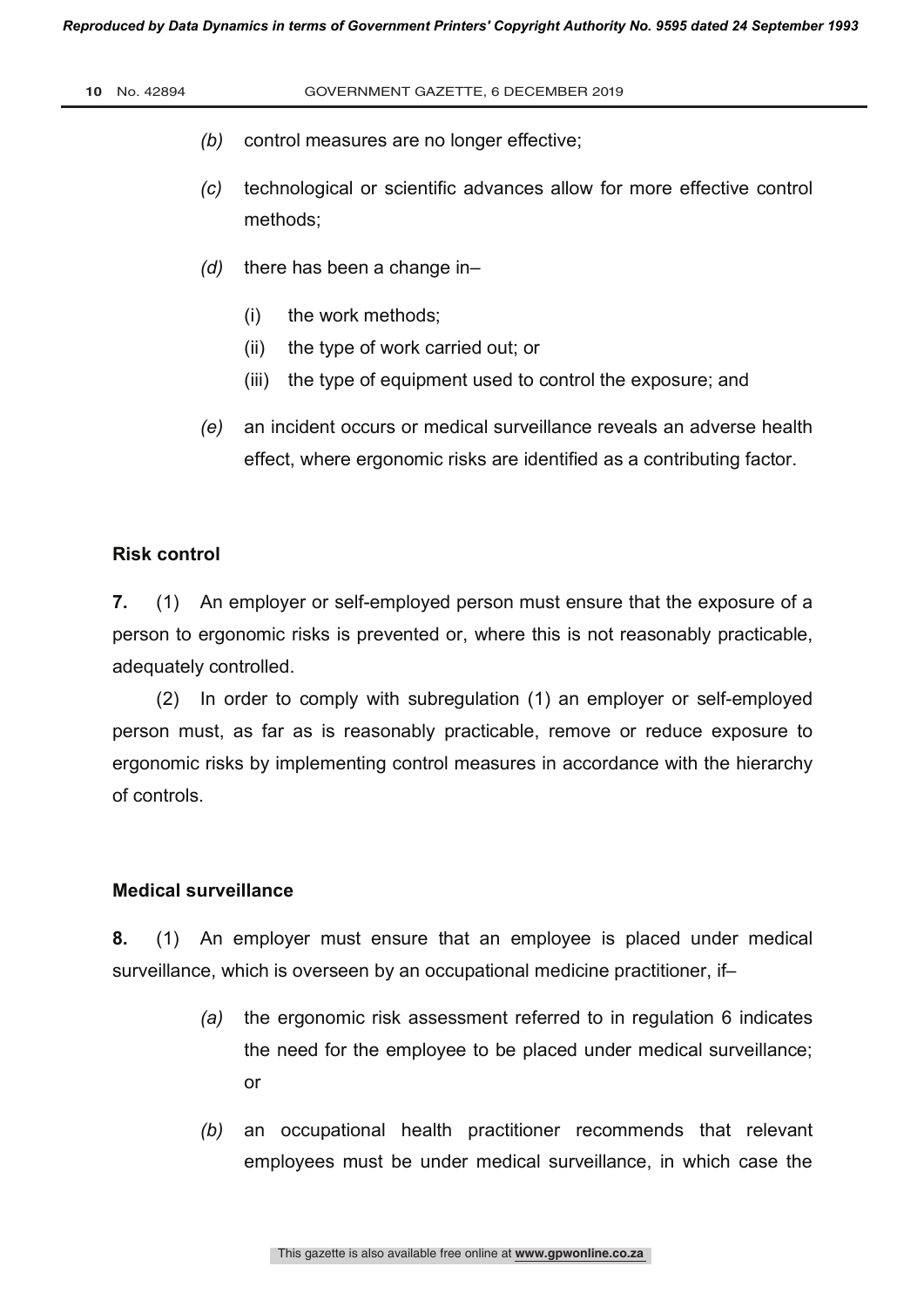employer may call upon an occupational medicine practitioner to ratify the appropriateness of such recommendation.

(2) An employer must ensure that the medical surveillance contemplated in subregulation (1) consists of–

- *(a)* in the case of a new employee, an initial health examination before the employee commences employment or within 30 days of commencement of such employment;
- *(b)* a periodic health examination informed by the ergonomic risk assessment, at intervals specified by an occupational medicine practitioner, but not exceeding two years; and
- *(c)* an exit health examination informed by the ergonomic risk assessment.

#### **Maintenance of controls**

**9.** Every employer or self-employed person must, as far as is reasonably practicable, ensure that any control provided for the benefit of employees–

- *(a)* complies with these Regulations;
- *(b)* is fully and appropriately implemented; and
- *(c)* is maintained in good working order.

#### **Records**

- **10.** (1) An employer or self-employed person must–
	- *(a)* keep records of documents contemplated in regulations 3, 6, 7, 8(2) and 9;
	- *(b)* keep records for a minimum period of–
		- (i) 40 years for records contemplated in regulations 6 and 8(2);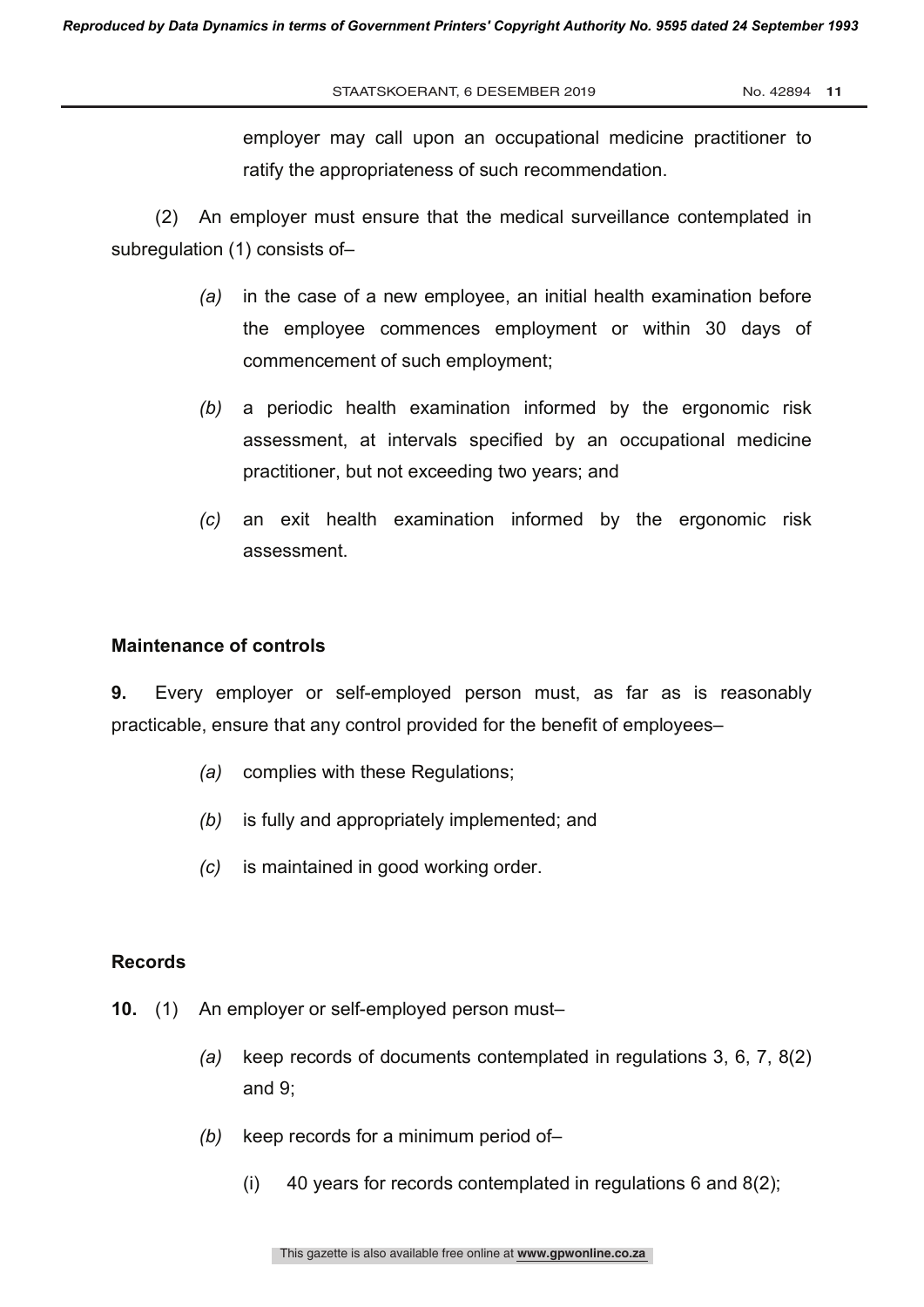#### **12** No. 42894 GOVERNMENT GAZETTE, 6 DECEMBER 2019

- (ii) three years for records contemplated in regulations 7 and 9;
- (iii) the length of time the employee remains at the workplace for records contemplated in regulation 3;
- *(c)* make available to–
	- (i) the relevant health and safety representative, health and safety committee or to an inspector, the records contemplated in regulations 3, 6, 7 and 9;
	- (ii) any person, the records contemplated in regulation 8(2), subject to formal written consent of the employee.

(2) (a) If the employer ceases activities, the employer must hand over or forward by registered post all records to the relevant chief director: provincial operations.

- *(b)* The records referred to in paragraph *(a)* must contain at least the following information of the employee:
	- (i) surname and forenames;
	- (ii) gender;
	- (iii) date of birth;
	- (iv) name of spouse or closest relative; and
	- (v) where available, permanent residential address and postal code.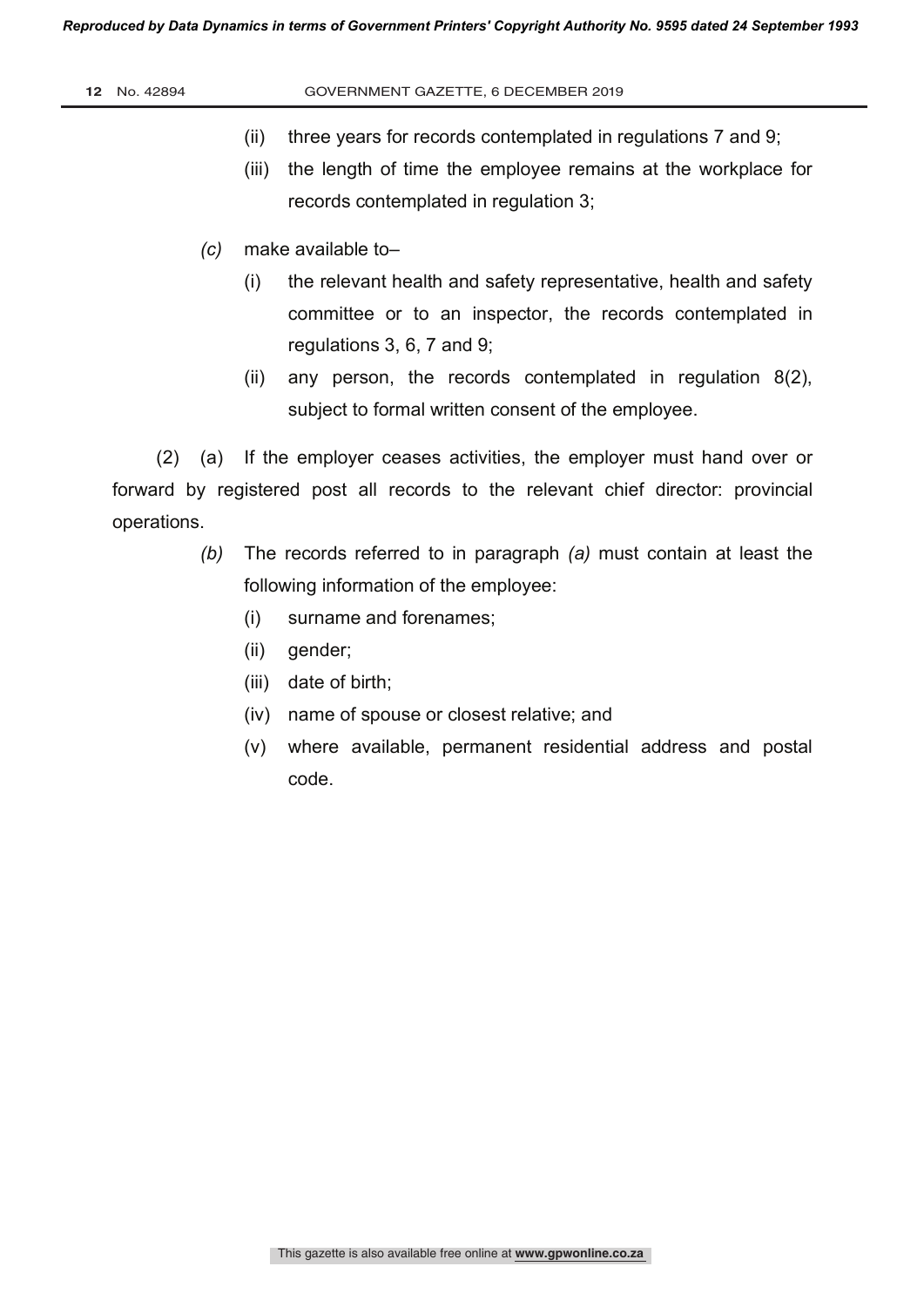#### **Ergonomics health and safety technical committee**

**11.** (1) The chief inspector must, after consultation with the Minister, establish an ergonomics health and safety technical committee which must consist of–

- *(a)* a chairperson;
- *(b)* two persons designated by the chief inspector from the employees of the Department of Employment and Labour;
- *(c)* three persons designated by employer's organisations to represent employers;
- *(d)* three persons designated by employees' organisations to represent the federation of unions;
- *(e)* one person to represent a professional body recognised by the chief inspector;
- *(f)* persons who are competent in respect of the matters to be dealt with by the ergonomics health and safety technical committee who have been co-opted by the committee with the authorisation of the chief inspector;
- *(g)* one person from the field of ergonomics representing a higher educational institution; and
- *(h)* one person representing occupational medicine.
- (2) The chief inspector–
	- *(a)* must appoint members of the ergonomics health and safety technical committee for a period that he or she may determine at the time of the appointment;
	- *(b)* may, after having afforded a member a reasonable opportunity to respond, discharge such a member at any time, for reasons that are fair and just; and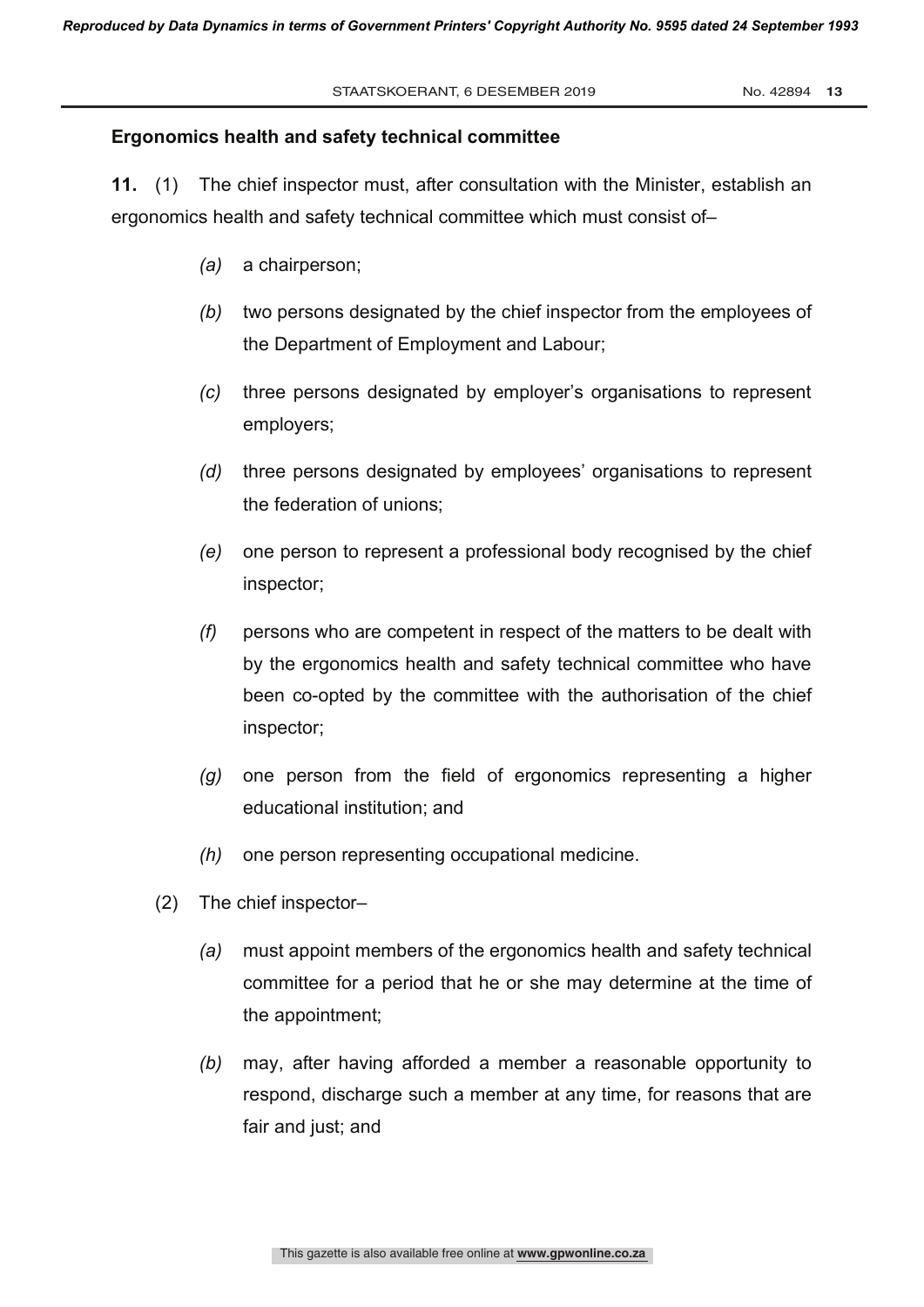- *(c)* may appoint a new member in the place of a member who is discharged in terms of paragraph *(b)*.
- (3) The ergonomics health and safety technical committee must–
	- *(a)* advise the chief inspector on ergonomics related matters, including, but not limited to, codes, standards and training requirements;
	- *(b)* make recommendations and submit reports to the chief inspector regarding any matter to which these Regulations apply;
	- *(c)* advise the chief inspector regarding any matter referred to the ergonomics health and safety technical committee by the chief inspector;
	- *(d)* perform any other function for the administration of a provision of these Regulations that may be requested by the chief inspector; and
	- *(e)* conduct its work in accordance with the instructions and rules of conduct framed by the chief inspector.

#### **Offences and penalties**

**12.** Any person who contravenes or fails to comply with any of the provisions of regulations 3, 4, 5, 6, 7, 8, 9 and 10 is guilty of an offence and liable, upon conviction, to a fine or to imprisonment for a maximum of 12 months and, in the case of a continuous offence, to an additional fine not exceeding R200,00 for each day on which the offence continues or to additional imprisonment of one day for each day the offence continues: provided that the period of such imprisonment will not exceed 90 days.

#### **Short title and commencement**

**13.** These Regulations will be called the Ergonomics Regulations, 2018, and will come into operation on the date of publication in the *Gazette*.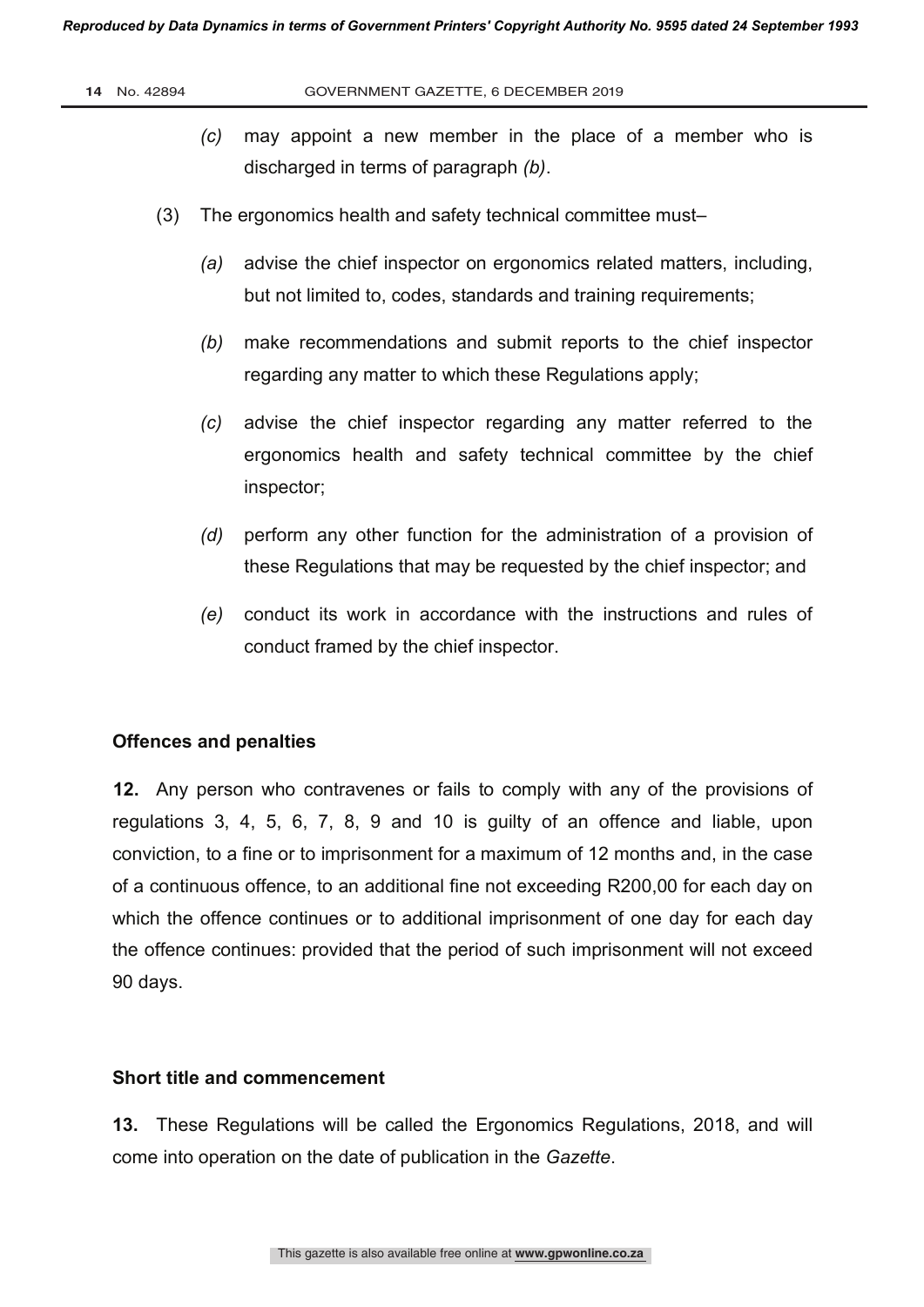



Department: Employment and Labour REPUBLIC OF SOUTH AFRICA

**Annexure 1**

# **Explanatory Notes to Ergonomics Regulations 2019**

**Chief Directorate: Occupational Health and Safety**

*NO: XXX*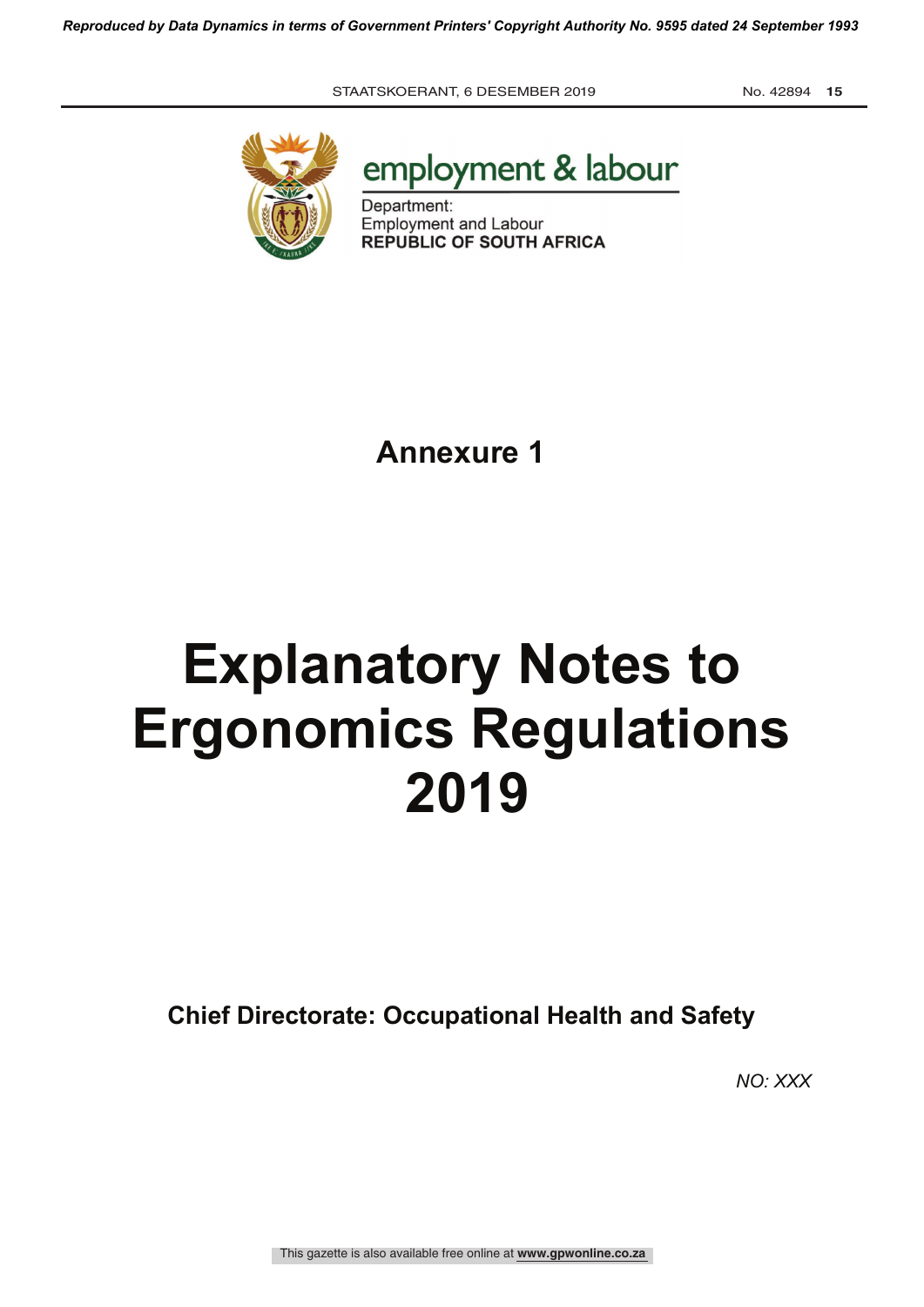#### **FOREWORD**

The purpose of this document is to provide guidance to all employers, employees and the public alike, who are responsible for or concerned with the control and prevention of exposure to ergonomic risks in the workplace.

This guide does not replace the Ergonomics Regulations of 2019. It is intended to give practical insight into the application of the Regulations. It should always be read in conjunction with the Ergonomics Regulations and the Occupational Health and Safety Act of 1993.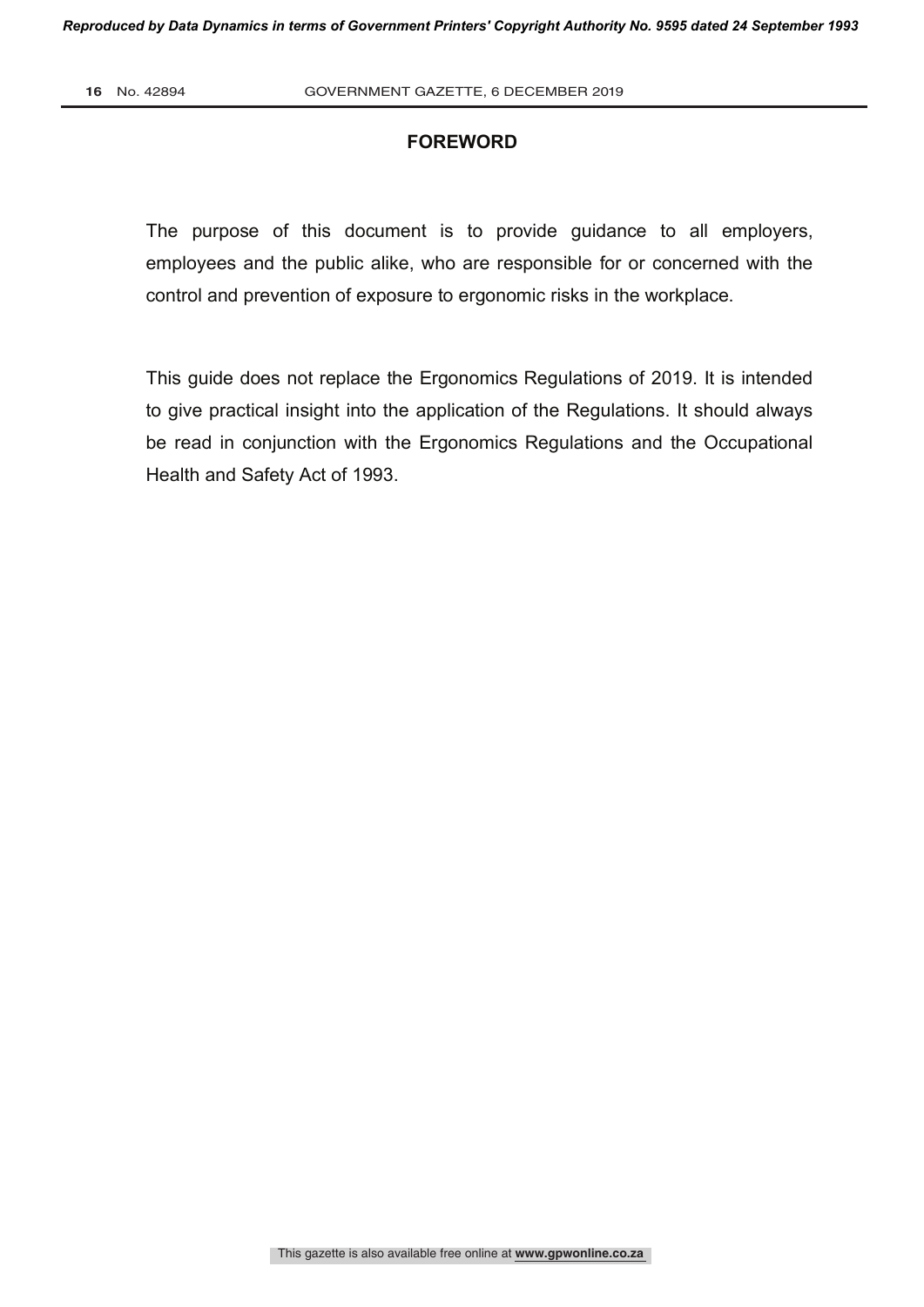## **CONTENTS**

|                      | <b>INTRODUCTION</b>                                                   |
|----------------------|-----------------------------------------------------------------------|
| <b>REGULATION 2</b>  | <b>Scope of Application</b>                                           |
| <b>REGULATION 3</b>  | Information, Instruction and Training                                 |
| <b>REGULATION 4</b>  | Duties of those who may be at risk of exposure to<br>ergonomic risks  |
| <b>REGULATION 5</b>  | Duties of Designers, Manufacturers, Importers and<br><b>Suppliers</b> |
| <b>REGULATION 6</b>  | <b>Ergonomics Risk Assessment</b>                                     |
| <b>REGULATION 7</b>  | <b>Risk Control</b>                                                   |
| <b>REGULATION 8</b>  | <b>Medical Surveillance</b>                                           |
| <b>REGULATION 9</b>  | <b>Maintenance of Controls</b>                                        |
| <b>REGULATION 10</b> | <b>Records</b>                                                        |
| <b>REGULATION 11</b> | <b>Ergonomics Health and Safety Technical Committee</b>               |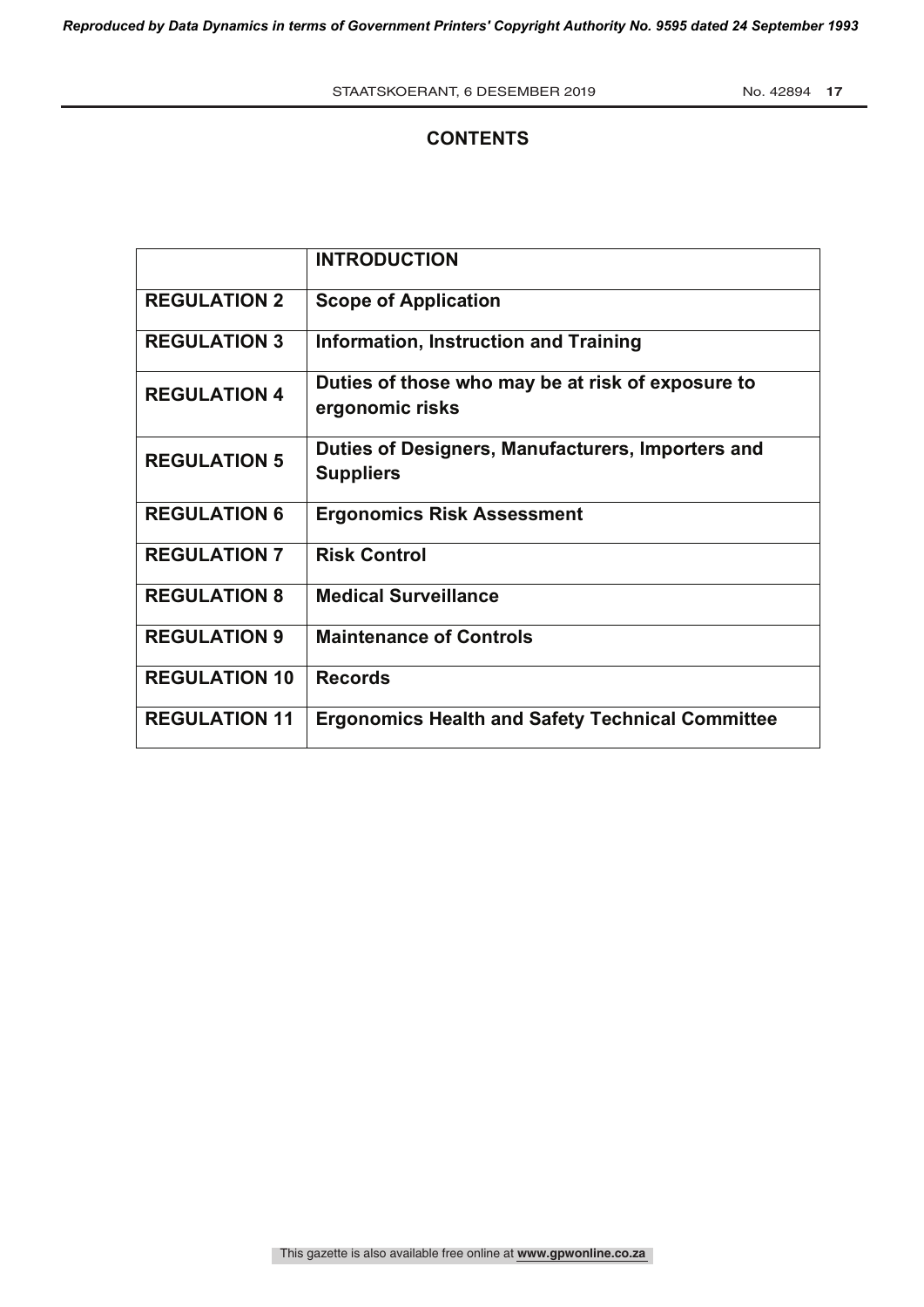#### **INTRODUCTION**

Ergonomics (human factors will be considered the same as ergonomics in this document) takes a systems approach to understanding work acknowledging the interactions between the various elements within the work-system including tools/technology, tasks, environment, organisation and persons in the workplace. Ergonomics aims to balance these interactions through the design of the system using a human-centred approach. Applied comprehensively in a workplace, ergonomics can be as important a concept as strategic planning and quality control. It has a real and direct impact on health and safety, productivity and performance. Ergonomics can affect an entire work-system by enhancing the most important component - the ability to balance task demands with employee capabilities.

The practical benefits of ergonomics are, but not limited to:

- Labour improved health, well-being and safety of employees
- Business improved productivity, efficiency and prevention of occupational incidents and adverse health effects
- § Government a workplace that is safe and without risk to the health of employees

The regulations speak to an ergonomics programme approach which should be integrated into existing occupational health and safety programmes. An ergonomics programme is a systematic process for anticipating, identifying, analysing and controlling ergonomic risks, which should include but not be limited to, ergonomics hazards identification and risk assessment, risk controls, information and training, monitoring and evaluation and medical surveillance. It is important to acknowledge that ergonomics is not a stand alone hazard, but rather part of the broader approach to ensuring a workplace that is safe and without risk to the health of employees as well as productivity at work.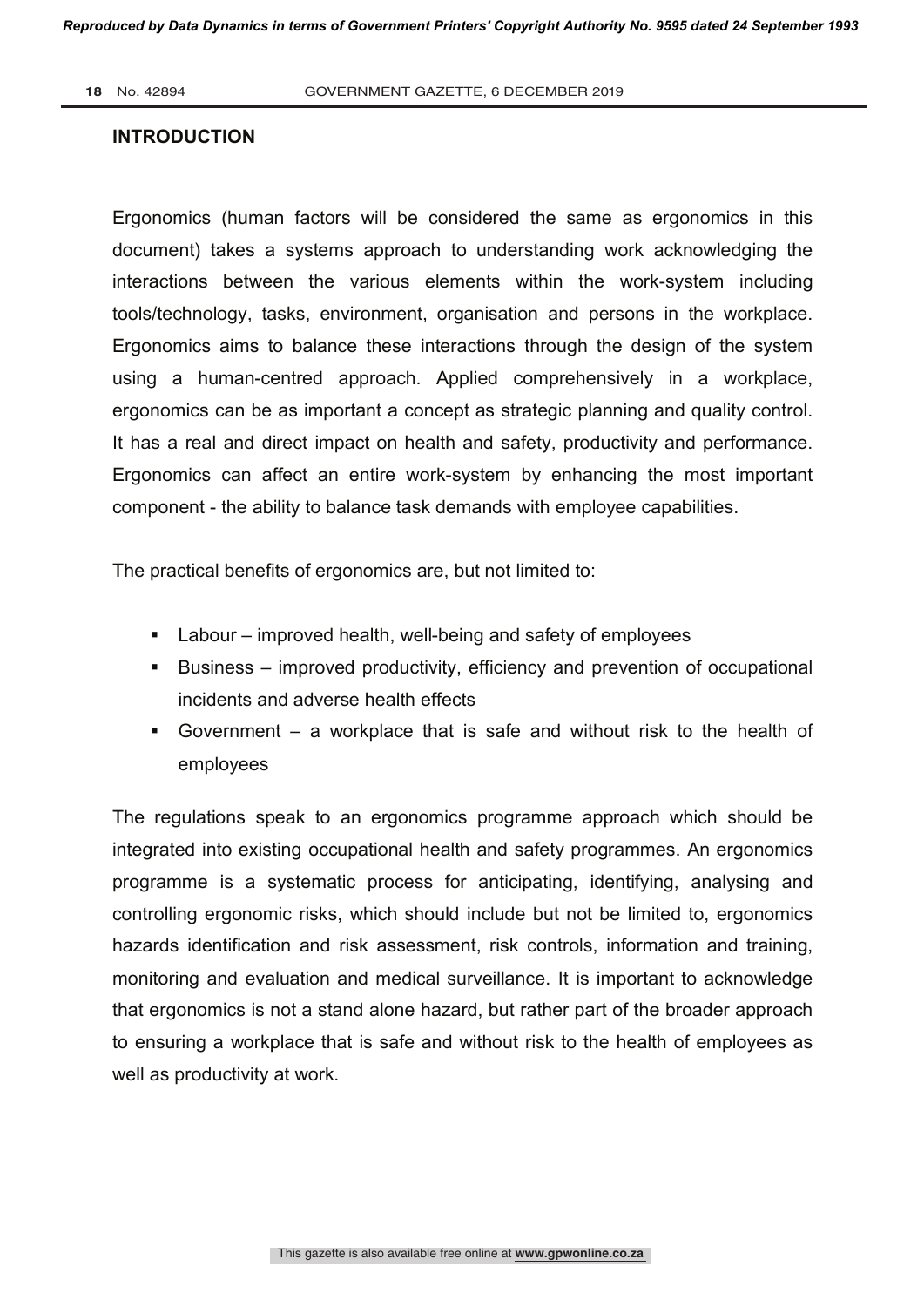#### **Regulation 2: Scope of Application**

These Regulations are intended to protect the health and safety of any person who may be exposed to ergonomic risks in the workplace.

#### **Regulation 3: Information, Instruction and Training**

The provision of information, instruction and training for any person who may be exposed to ergonomic risks is of paramount importance, in order to assist employers and employees in reducing the exposure to ergonomic risks. The employer must ensure they are familiar with basic ergonomic principles, as well as establish a training programme for all employees exposed to ergonomic risks.

The employer must ensure that he or she obtains suitable information in order to train employees effectively. Training of employees may be conducted either internally or externally.

Information and training must be planned carefully and presented on commencement of employment. The frequency of training thereafter should depend on the severity of the ergonomic risks and should be determined by the health and safety committee. It is of the utmost importance that health and safety committees and health and safety representatives are thoroughly trained and educated with regards to ergonomics. This is to ensure that the health and safety representatives or committees are able to make informed decisions relating to their discretionary powers.

An employer should verify that employees understand ergonomic risks, with health and safety committee members, health and safety representatives and employees contributing to developing and implementing training programmes in relation to ergonomics.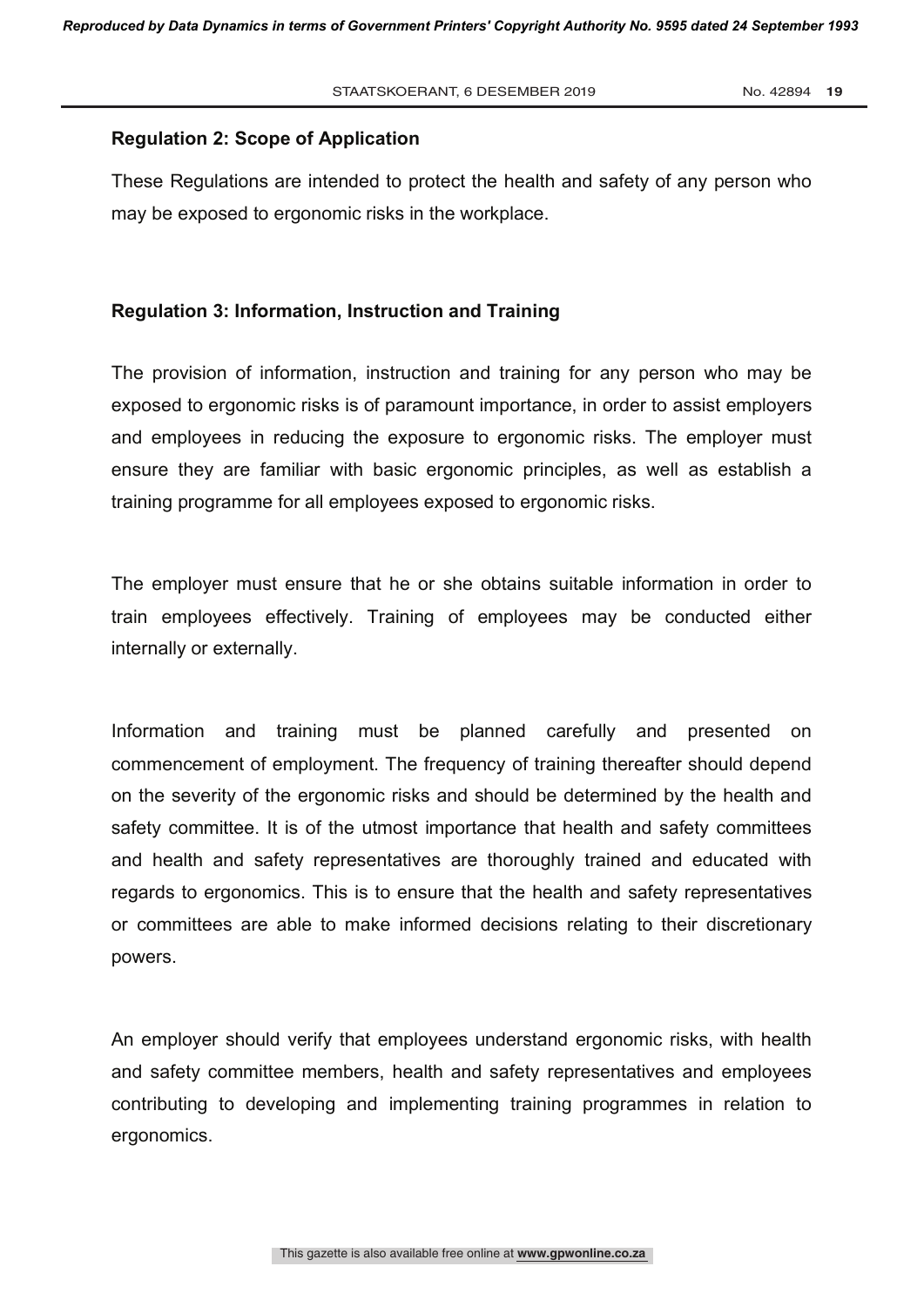#### **20** No. 42894 GOVERNMENT GAZETTE, 6 DECEMBER 2019

It is the duty of employers to ensure that all employees have thorough knowledge of the provisions of the Act and these regulations. The aspects of training included in the regulation is the minimum content of a training programme however, the employer should provide a suitable training programme that is understandable to all their employees.

## **Regulation 4: Duties of those who may be at risk of exposure to ergonomic risks**

Employees or any other person exposed to ergonomic risks at the workplace, have a moral and legal duty to comply with any lawful instruction and procedure (written or oral) given by or on behalf of employers. In addition, employees must comply with the requirements laid down by the Act and other applicable regulations. These instructions and procedures may differ from one workplace to another because workplaces are not identical.

#### **Regulation 5: Duties of Designers, Manufacturers, Importers and Suppliers**

Effective use of ergonomics in the design process will result in a workplace that is safe and without risk to the health of employees. Ergonomics is design driven, therefore it does not stop with determining risk but with the resolution and implementation of new designs to mitigate the risks identified, whether these risks are for incidents, adverse health effects or poor productivity. Designing tasks, plant, machinery and work-systems to suit the employee can reduce human error, incidents and adverse health effects. Failure to observe ergonomic principles can have serious consequences for employees and for the employer.

The following should be taken into account by the designer, manufacturer, importer and supplier: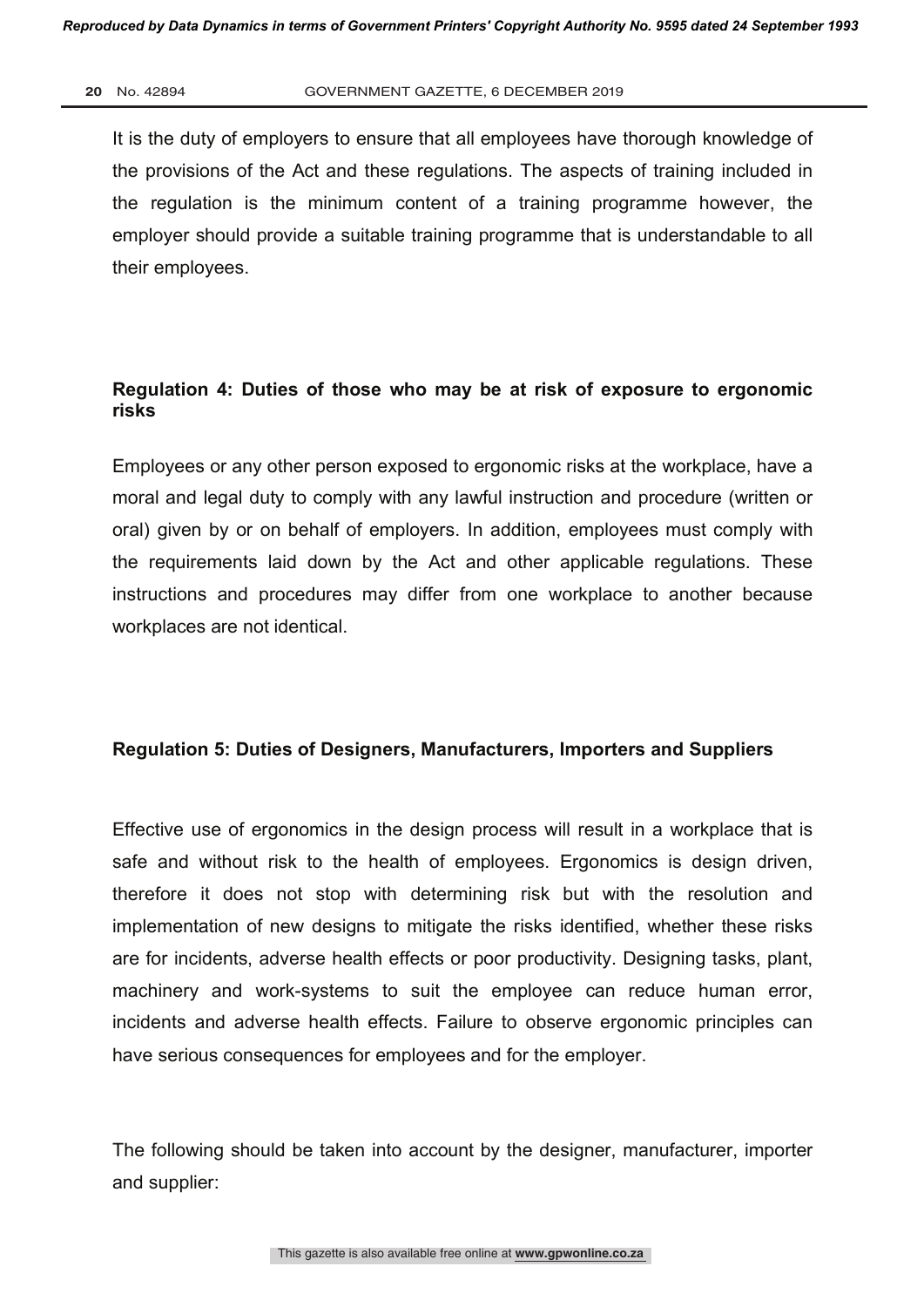- § Ergonomics needs to be taken into account in all steps of the life cycle of the plant, machinery or work systems. The design, installation, operation, maintenance and decommissioning should be considered
- Employee characteristics
- **•** Foreseeable operating conditions including upsets and emergencies.
- The interface between the employee and the system
- **•** Instructions, technical information, warning signs, safe operation for the employee must be provided
- Where possible, SANS standards must be taken into account

### **Regulation 6: Ergonomics Risk Assessment**

It is the duty of the employer to conduct a risk assessment for all tasks where an employee is exposed to ergonomic risks. The risk assessment may be carried out by an employee who is familiar with the task, provided they have the competency to do so. Before an employee conducts the risk assessment, it is the responsibility of the employer to ensure that the individual has the adequate level of competence to conduct the risk assessment. The employer may require a health and safety professional who has to demonstrate appropriate competence to conduct the risk assessment when the task being carried out is complex. While one individual may be able to carry out a risk assessment, it may be beneficial to draw on the knowledge and competencies of others.

The risk assessment should include at least the following steps:

- Identifying the hazards employees are exposed to
- Identifying the employees who are exposed to the risks and how they may be affected
- Analysing and evaluating the risk
- Prioritising the risks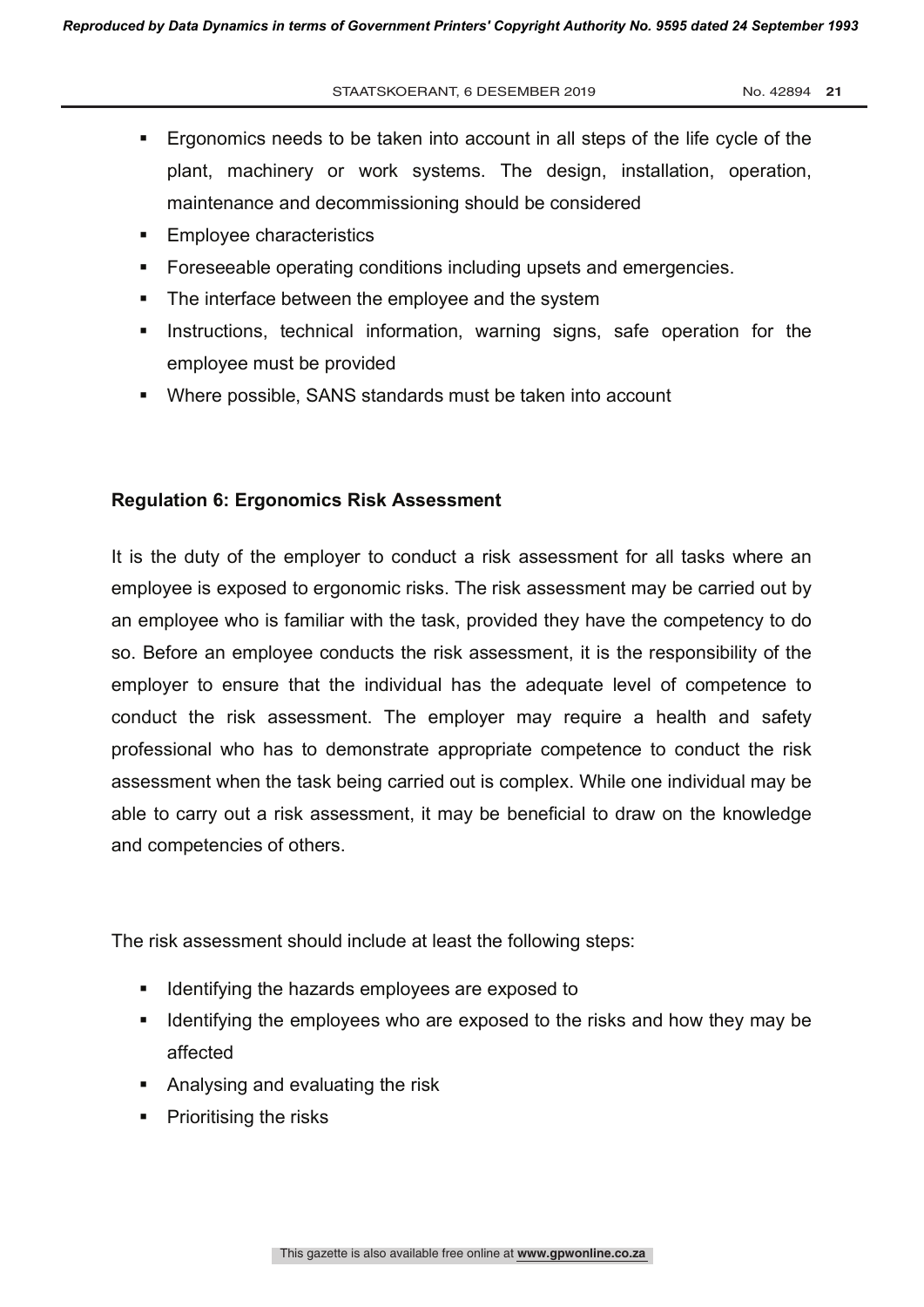#### **22** No. 42894 GOVERNMENT GAZETTE, 6 DECEMBER 2019

The risk assessment should be conducted and or reviewed at least every two years and recorded. Shorter review periods may be necessary if new information becomes available or there has been a change in task or control measures. The risk assessment should also be reviewed if a reportable incident occurs or if an employee suffers an adverse health effect as a result of exposure to ergonomic risks.

#### **Regulation 7: Risk Control**

The introduction of a sound ergonomics programme will go a long way towards controlling ergonomic risks. However, it is good practice to continually monitor adverse health effects at the workplace, in order to check that the risk control measures are working. There are many cases where problems are still occurring and further steps are needed to solve the problem. The following factors should be taken into account in controlling the risk:

Ergonomic risks should be reduced to the lowest reasonably practicable level through control and prevention measures in the order of priority below:

- 1. Elimination: The job should be redesigned so that the hazard is removed from the workplace
- 2. Substitution: The current task should be replaced with a less hazardous task. It is important to ensure that the new design is less hazardous than the original
- 3. Engineering controls: Use equipment or other measures to reduce the risks associated with tasks. Priority should be given to measures which protect collectively over individual measures
- 4. Administrative controls: Identify and implement new procedures that will allow work to be done safely
- 5. Personal protective equipment: Only once all the previous measures have been tried and shown to be ineffective in controlling risk to a reasonably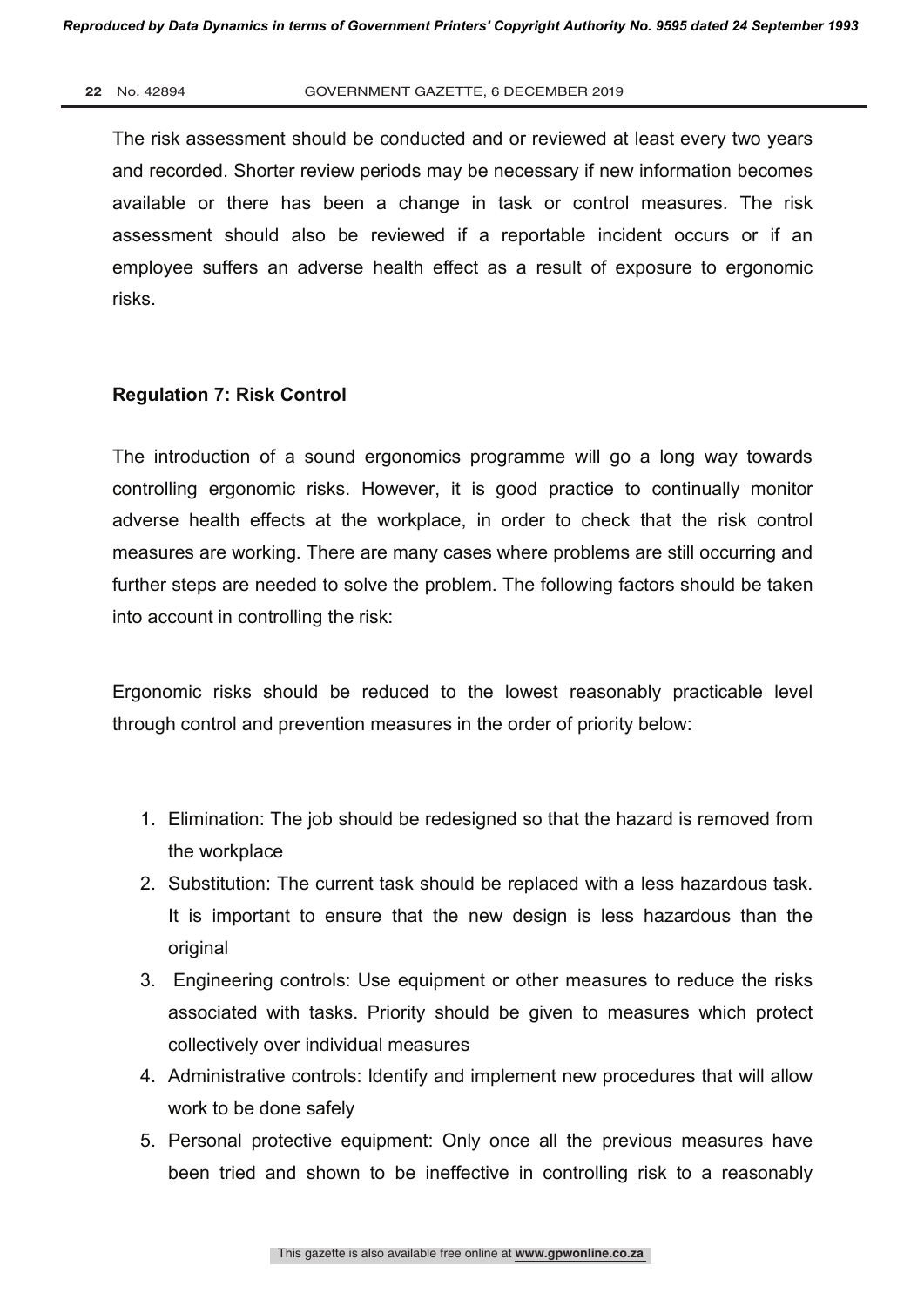practicable level, personal protective equipment (PPE) should be considered. When PPEs are used it is important that employees are involved in the fitting and consulted in the selection of fit for purpose PPE

#### **Regulation 8: Medical Surveillance**

Medical surveillance in the workplace is an integral part of occupational health surveillance. Surveillance is the close observation of a person or group, especially those identified by the risk assessment. It refers to the detection of adverse health effects resulting from occupational exposures at as early a stage as possible, so that appropriate preventive measures can be instituted promptly. For this reason, medical surveillance is placed at a secondary level of prevention as the adverse health effect is still reversible or more easily treatable.

Medical surveillance should have a clearly defined objective for targeted employees and medical procedures, such as questionnaires and health examinations, must be available to achieve the objective. Medical surveillance must be risk based and tailored to a specific adverse health effect that is to be prevented. Medical surveillance for ergonomics should be either incorporated into existing medical surveillance, for employers who have already implemented such surveillance or establish ergonomics medical surveillance for the workplace.

Medical surveillance is performed at regular pre-determined intervals; at the beginning, termination of employment and throughout the employment period and/or as determined by the occupational medicine practitioner. Medical surveillance must be carried out by occupational medicine practitioners and occupational health practitioners.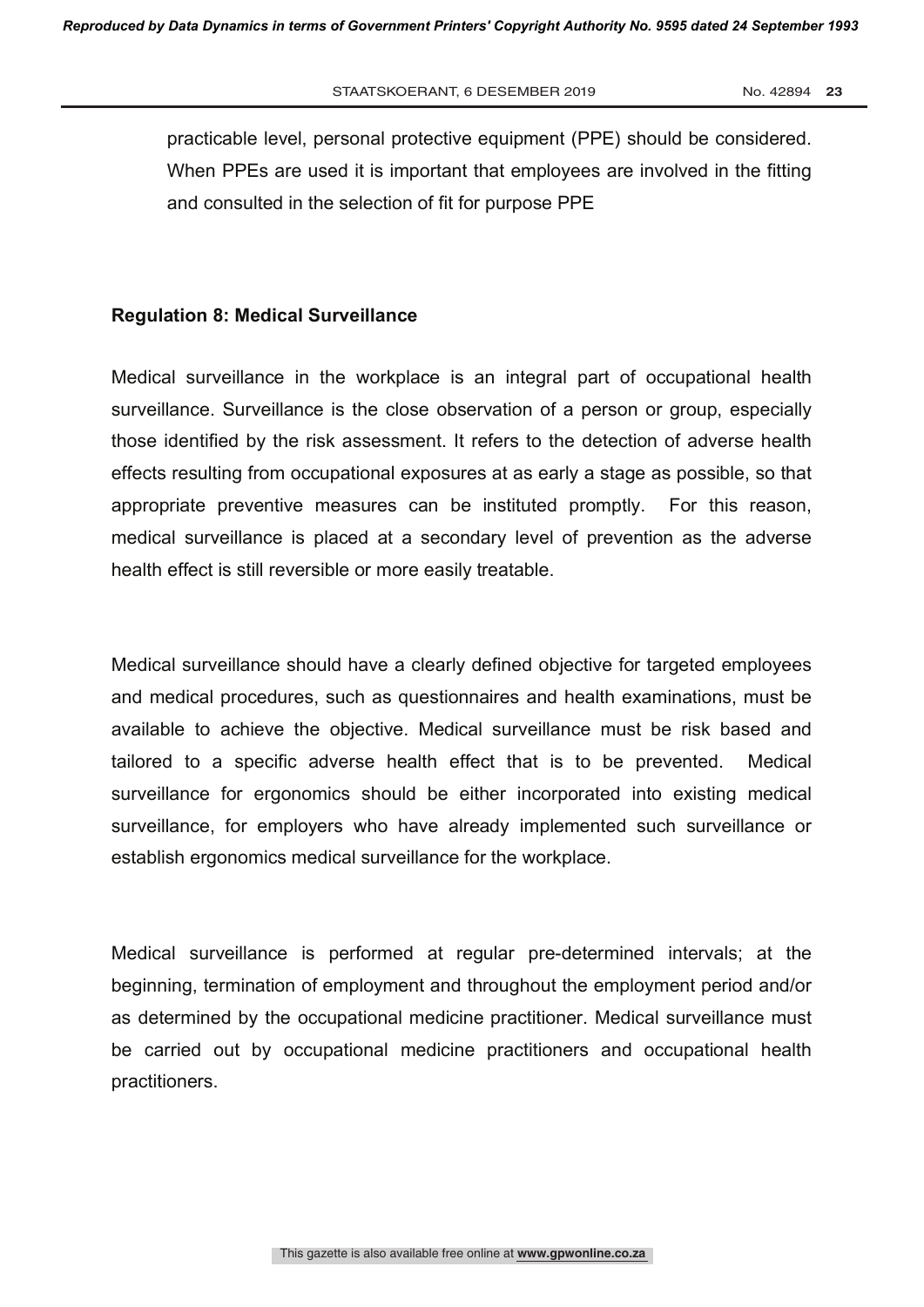Medical surveillance includes the following elements:

- 1. Identification of employees according to the ergonomics risk assessment, for which the medical surveillance activities will be appropriate;
- 2. An initial health examination and collection of clinical history;
- 3. Periodic health examinations at regularly scheduled intervals;
- 4. More frequent and scheduled health examinations, as indicated on the basis of findings from these examinations;
- 5. A written report of medical findings;
- 6. Employee training to recognise symptoms of exposures to ergonomic risks; and
- 7. Employer actions in response to the identified adverse health effects on employees with ongoing data analysis to evaluate collected information and institute control measures, including employee rehabilitation at the workplace.

### **Regulation 9: Maintenance of Controls**

The employer should implement a planned maintenance programme for all plant, machinery and systems in order to reduce the ergonomic risks. The programme should include a system for reporting defects by employees and a corrective action plan.

Health and Safety Representative and employees must report any defects in plant, machinery or systems immediately to the employer.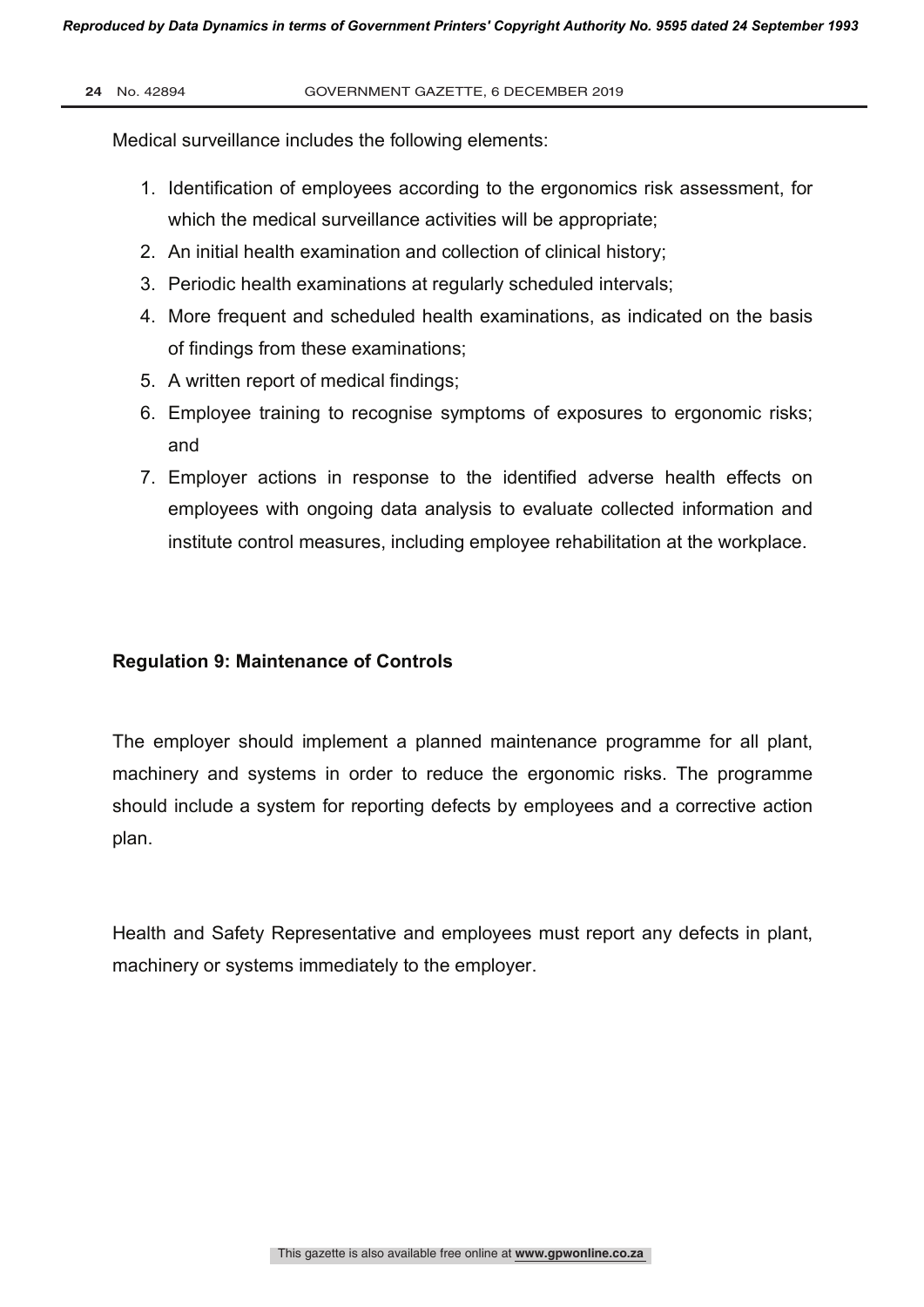#### **Regulation 10: Records**

Well-kept records may provide useful information in the risk assessment process. The analysis of records may provide a link between the exposure to ergonomic risks and adverse health effects caused by the exposure to ergonomic risks.

The employer must ensure that records are kept for; information and training provided to employees, ergonomics risk assessments conducted at the workplace, the results of health examinations conducted on employees; and action plans for the implementation of control measures and the maintenance of such control measures.

Due to the nature of ergonomics adverse health effects occurring over time, retention of records is needed to investigate any causal relationship, if any, between exposure to ergonomic risks and diagnoses. Records of incidents must also be kept in order determine whether there was an exposure to ergonomic risks.

#### **Regulation 11: Ergonomics Health and Safety Technical Committee**

The chief inspector must establish a health and safety Technical Committee (TC) for ergonomics. The TC shall consist of a tripartite structure which includes; government, organised business and organised labour and specialists in the field of ergonomics. The specialists will include a person from a professional body recognised by the chief inspector, a person from a higher education institution and a person representing occupational medicine. The chief inspector may co-opt a person or persons to the TC, who have competence in a specific matter relating to ergonomics health and safety.